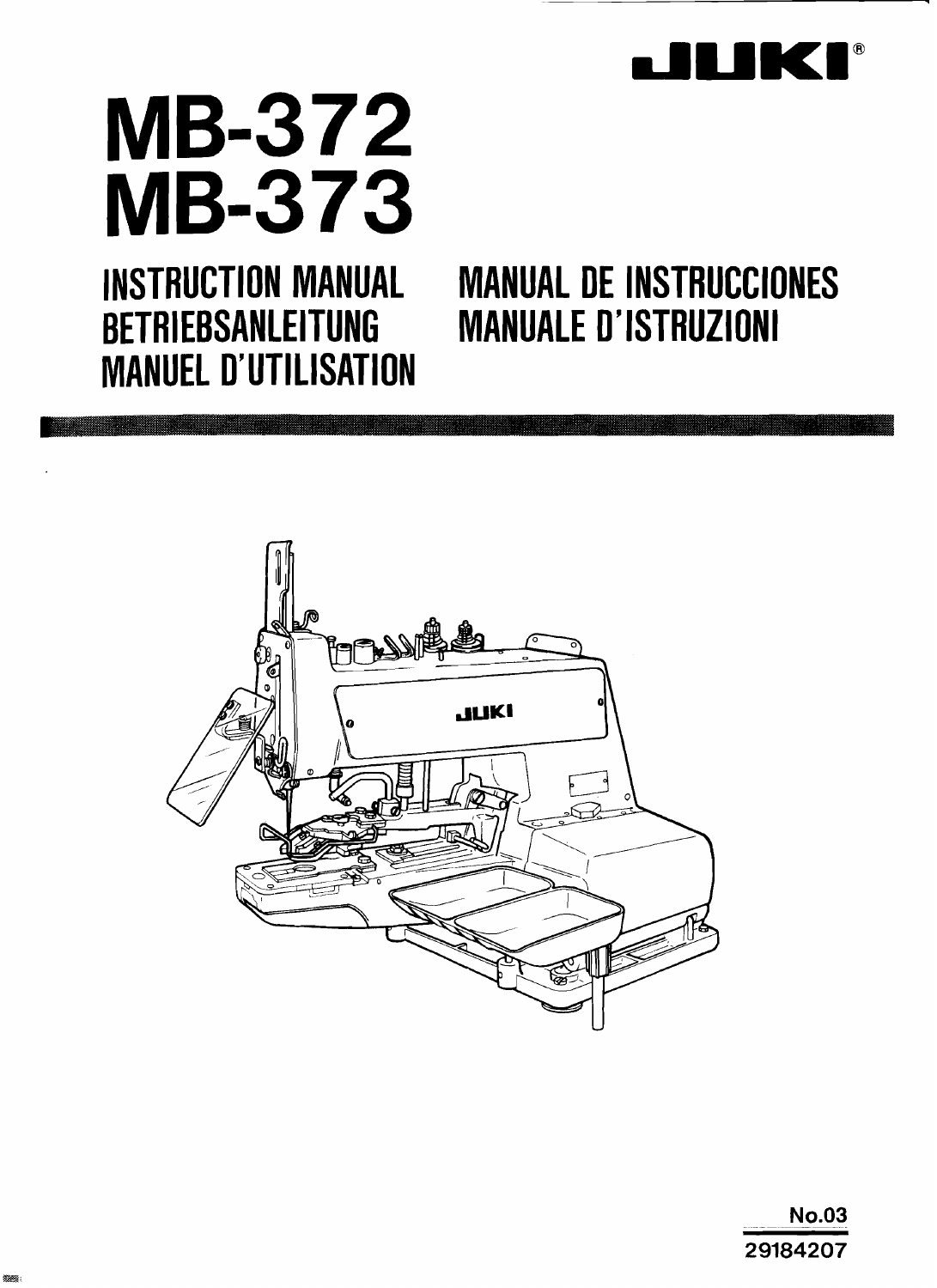#### **IMPORTANT SAFETY INSTRUCTIONS**

- Putting sewing systems into operation is prohibited until it has been ascertained that the sewing systems in which these sewing machines will be built-in conform with the EC Council Directives Machinery. Technical service for those sewing systems is also prohibited.

- PI. Observe the basic safety measures, including, but not limited to the following ones, whenever you use the machine.
- 2. Read all the instructions, including, but not limited to this lnstruction Manual before you use the machine. In addition, keep this Instruction Manual so that you may read it at anytime when necessary.
- 3. Use the machine after it has been ascertained that it conforms with safety ruleslstandards valid in your country.
- 4. All safety devices must be in position when the machine is ready for work or in operation. The operation without the specified safety devices is not allowed.
- 5. This machine shall be operated by appropriately-trained operators.
- 6. For your personal protection, we recommend that you wear safety glasses.
- 7. For the following, turn off the power switch or disconnect the power plug of the machine from the receptacle.
	- 7-1 For threading needle(s), looper, spreader etc. and replacing bobbin.
	- 7-2 For replacing part(s) of needle, presser foot, throat plate, looper, spreader, feed dog, needle guard, folder, cloth guide etc.
	- 7-3 For repair work.
	- 7-4 When leaving the working place or when the working place is unattended.
	- 7-5 When using clutch motors without applying brake, it has to be waited until the motor stopped totally.
- 8. If you should allow oil, grease, etc. use with the machine and devices to come in contact with your eyes or skin or  $\begin{array}{r} \n 7-4 \text{ When } 1 \\
 7-5 \text{ When } 1 \\
 8. \text{ If you sho} \\
 \hline \text{swallow an} \\
 \hline \text{9. Tampering} \n\end{array}$ 
	- 9. Tampering with the live parts and devices, regardless of whether the machine is powered, is prohibited. Permissible exceptions are described in the "explanation of application" in standard sheet EN501 10.
- 10. Repair, remodeling and adjustment works must only be done by appropriately trained technicians or specially skilled personnel. Only spare parts designated by JUKl can be used for repairs.
- 11. General maintenance and inspection works have to be done by appropriately trained personnel.
- 12. Repair and maintenance works of electrical components shall be conducted by qualified electric technicians **or** under the audit and guidance of specially skilled personnel.
- Whenever you find a failure of any of electrical components, immediately stop the machine.
- 13. Before making repair and maintenance works on the machine equipped with pneumatic parts such as an air cylinder, the air compressor has to be detached from the machine and the compressed air supply has to be cut off. Existing residual air pressure after disconnecting the air compressor from the machine has to be expelled. Exceptions to this are only adjustments and performance checks done by appropriately trained technicians or specially skilled personnel. 14. Periodically clean the machine throughout the period of use.
	-
- in an environment that is free from strong noise sources such as high-frequency welder.
- to a grounded receptacle. 16. An appropriate power plug has to be attached to the machine by electric technicians. Power plug has to be connected<br>
to a grounded receptacle.
- 17. The machine is only allowed to be used for the purpose intended. Other used are not allowed.

measures. JUKI assumes no responsibility for damage caused by remodeling or modification of the machine. 18. Remodel or modify the machine in accordance with the safety rules/standards while taking all the effective safety  $\begin{array}{c|c} \hline \hline \hline \hline \hline \end{array}$ 

I

19. Warning hints are marked with the two shown symbols.



Danger of injury to operator or service staff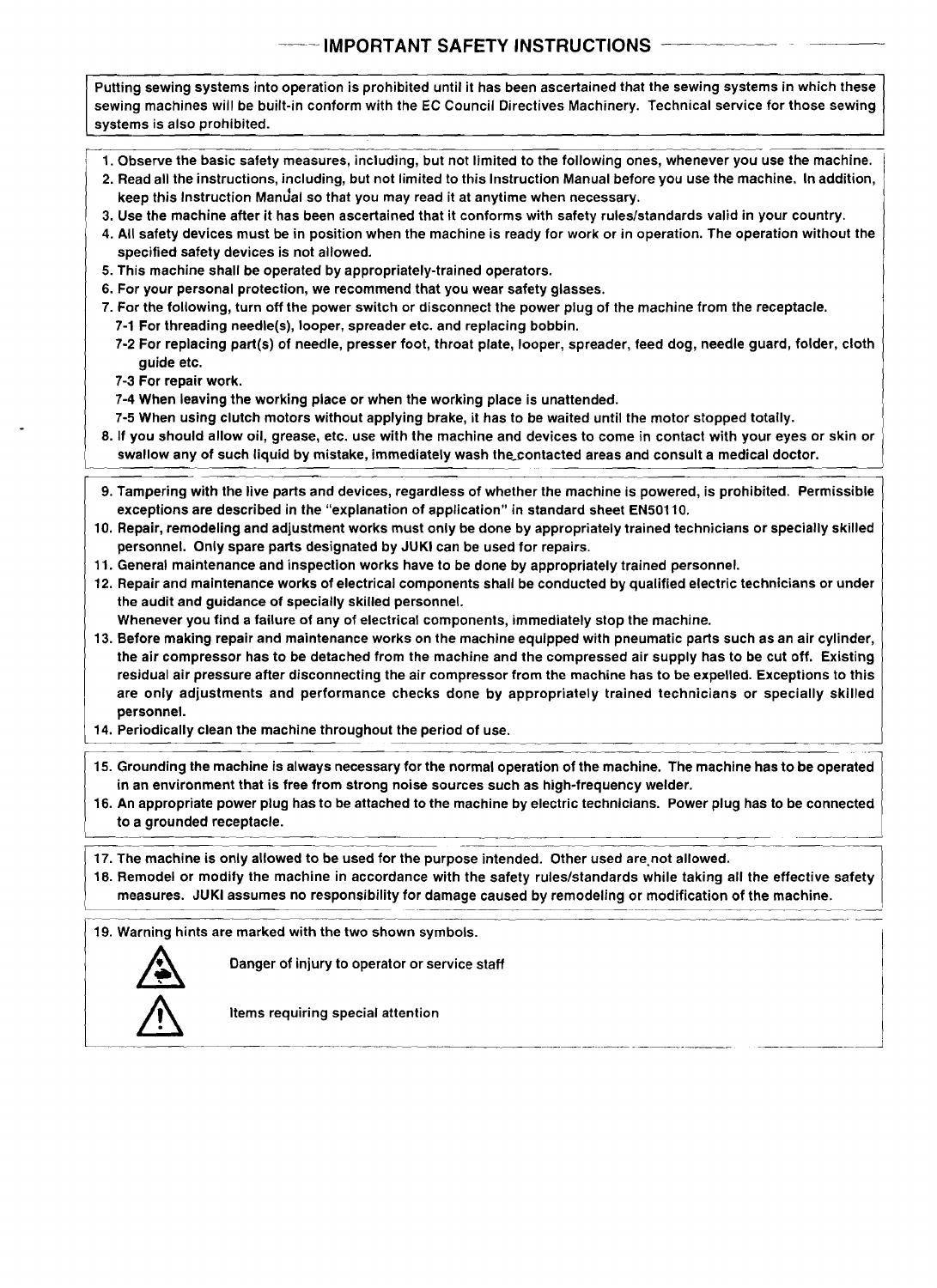# **FOR SAFE OPERATION**

| 1. | To avoid electrical shock hazards, neither open the cover of the electrical box for the<br>motor nor touch the components mounted inside the electrical box.                                                                                 |
|----|----------------------------------------------------------------------------------------------------------------------------------------------------------------------------------------------------------------------------------------------|
| 1. | To avoid personal injury, never operate the machine with any of the belt cover, finger<br>guard, eye protection cover or safety devices removed.                                                                                             |
| 2. | To prevent possible personal injuries caused by being caught in the machine, keep<br>your fingers, head and clothes away from the handwheel, V belt and the motor while<br>the machine is operation. In addition, place nothing around them. |
| 3. | To avoid personal injury, never put your hand under the needle when you turn "ON"<br>the power switch or operate the machine.                                                                                                                |
| 4. | To avoid possible personal injuries, be careful not to allow your fingers in the machine<br>when tiling/raising the machine head.                                                                                                            |
| 5. | To avoid possible accidents because of abrupt start of the machine, turn OFF the power<br>to the machine when tilting the machine head or removing the belt cover and the V belt.                                                            |
| 6. | If your machine is equipped with a servo-motor, the motor does not produce noise<br>while the machine is at rest. To avoid possible accidents due to abrupt start of the<br>machine, be sure to turn OFF the power to the machine.           |
| 7. | To avoid electrical shock hazards, never operate the sewing machine with the ground<br>wire for the power supply removed.                                                                                                                    |
| 8. | To prevent possible accidents because of electric shock or damaged electrical<br>component(s), turn OFF the power switch in prior to the connection/disconnection of<br>the power plug.                                                      |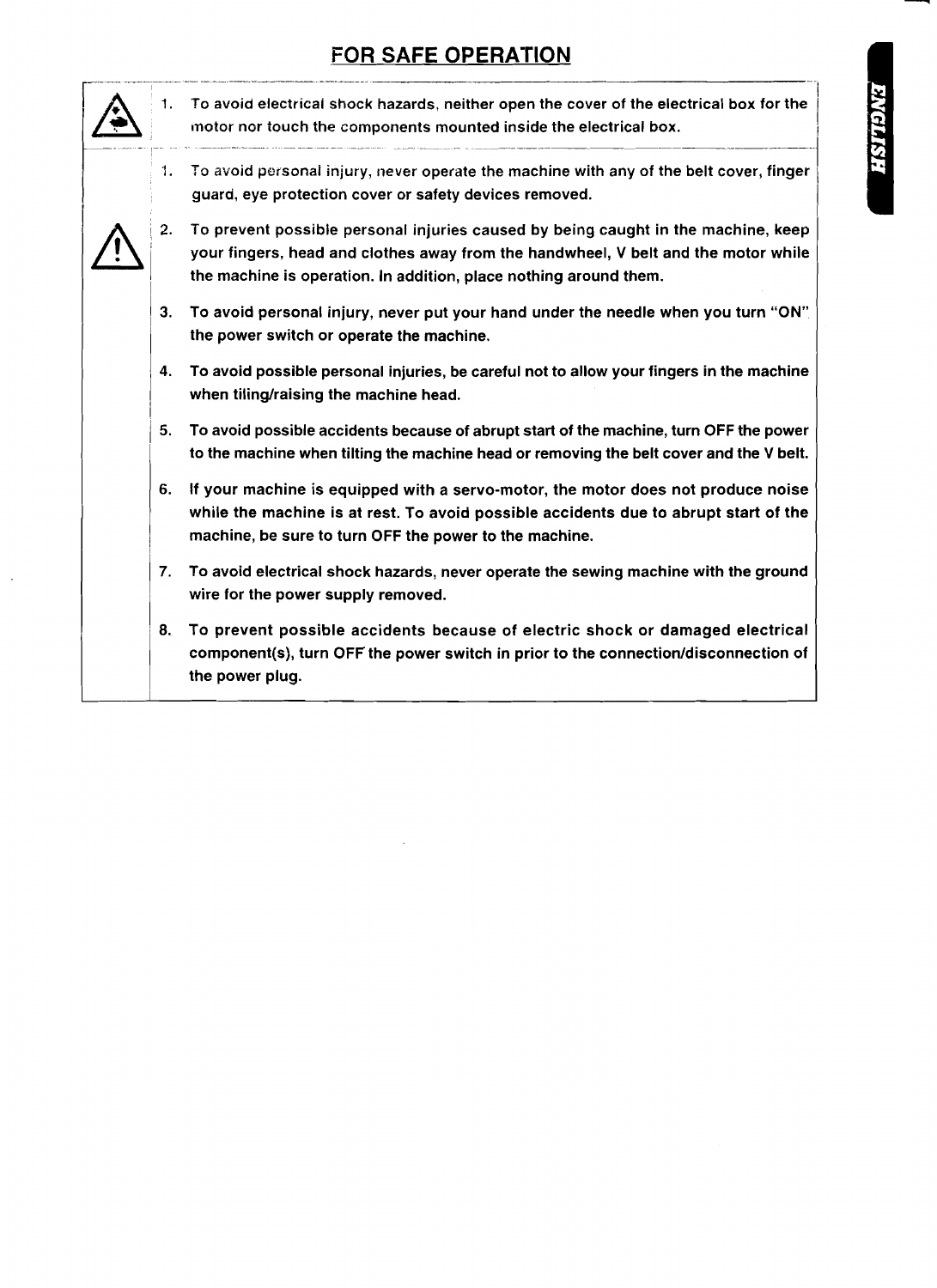## **CONTENTS**

| 6. | THREADING THE MACHINE <b>www.communically.communications</b> and the material contract and a contract a contract a contract a contract a contract a contract a contract a contract a contract a contract a contract a contract a co |  |
|----|-------------------------------------------------------------------------------------------------------------------------------------------------------------------------------------------------------------------------------------|--|
|    |                                                                                                                                                                                                                                     |  |
|    |                                                                                                                                                                                                                                     |  |
|    |                                                                                                                                                                                                                                     |  |
|    |                                                                                                                                                                                                                                     |  |
|    |                                                                                                                                                                                                                                     |  |
|    |                                                                                                                                                                                                                                     |  |
|    |                                                                                                                                                                                                                                     |  |
|    |                                                                                                                                                                                                                                     |  |
|    |                                                                                                                                                                                                                                     |  |
|    |                                                                                                                                                                                                                                     |  |
|    |                                                                                                                                                                                                                                     |  |
|    |                                                                                                                                                                                                                                     |  |
|    |                                                                                                                                                                                                                                     |  |
|    |                                                                                                                                                                                                                                     |  |
|    |                                                                                                                                                                                                                                     |  |
|    |                                                                                                                                                                                                                                     |  |
|    |                                                                                                                                                                                                                                     |  |

 $\ddot{\phantom{a}}$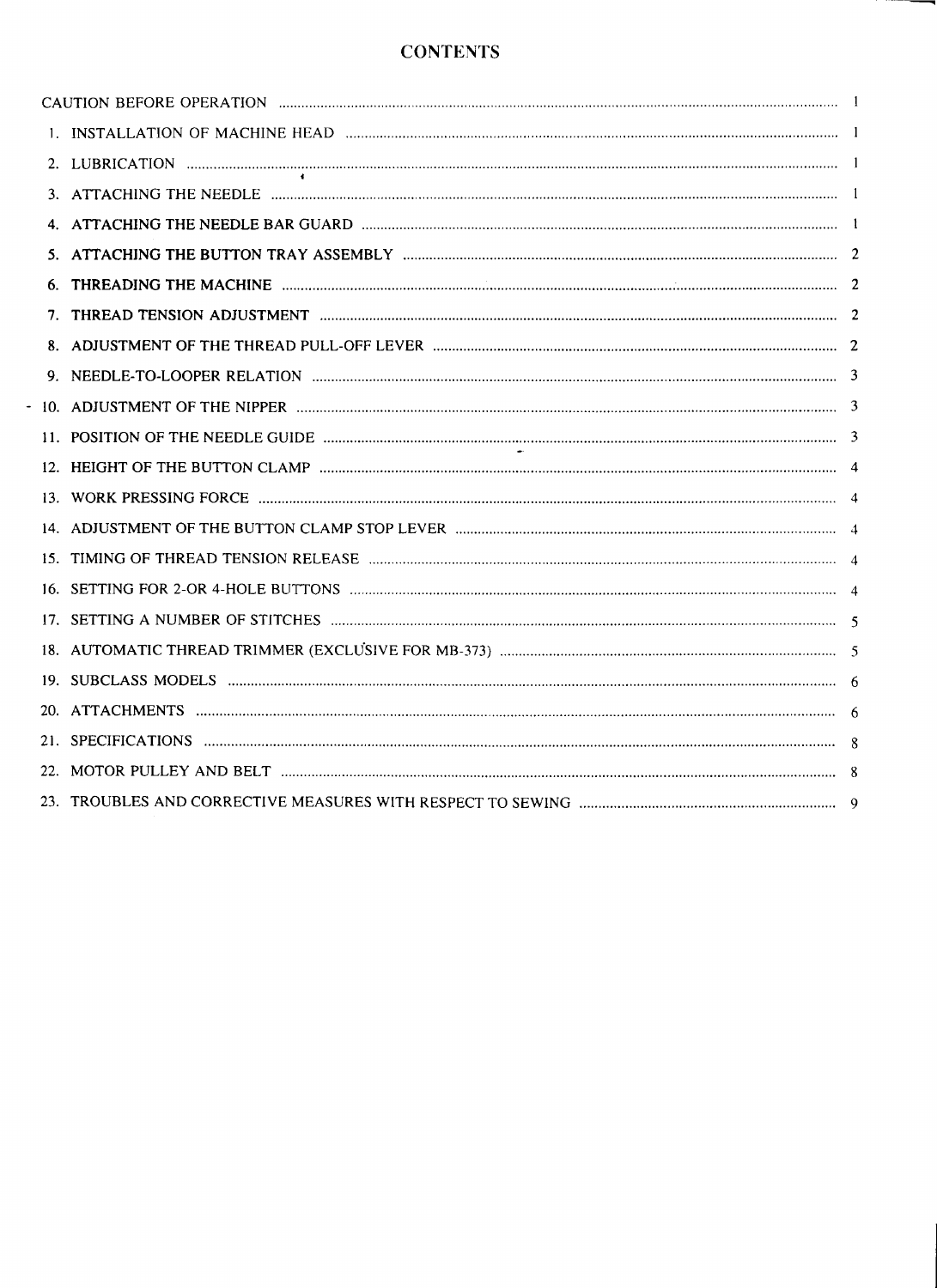# **FRAME OPERATION**<br> **FRAME OPERATION**

#### **CAUTION:**

To avoid malfunction and damage of the machine, confirm the following.

- Before you put the machine into operation for the first time after the set-up, clean it thoroughly.
- Remove all dust gathering during transportation and oil it well.
- Confirm that the voltage has been correctly set.
- Confirm that the power plug has been properly connected to the power supply.
- $\cdot$  Never use the machine in the state where the voltage type is different from the designated one.
- $\cdot$  Confirm that the direction of rotation of the motor pulley is correct.
- Before applying power, release the stop-motion mechanism and turn by hand the needle driving pulley in order to ensure that the machine is in order. **2. LUBRICATION**<br> **2. LUBRICATION**<br> **2. LUBRICATION**<br> **2. LUBRICATION**<br> **2. LUBRICATION**<br> **2. LUBRICATION**<br> **2. LUBRICATION**<br> **2. LUBRICATION**<br> **2. LUBRICATION**<br> **2.** LUBRICATION
- $\cdot$  To install the machine, the frame support bar has to be firstly inserted into the table.

# **1. INSTALLATION OF MACHINE HEAD**



Put rabber cushion **0** on the table, place the machine head on the rubber cushion and fix it to the table using screws  $\bullet$ , plain washers  $\bullet$  and nuts **O** . Attach "S" chain hook **O** and chain **O** to stop motion trip lever **O** .

**WARNING:** 

Turn **OFF** the power before starting the work so as to prevent accidents I caused by abrupt start of the sewing machine.



- 1. Apply JUKI New Defrix Oil No. 1 to the components shown by the arrows. (Once or twice a week)
- **2. Loosen connecting screw**  $\bullet$ , tilt the head backward and apply some grease to driving worm gear  $\bullet$  and gear  $\bullet$ .
- 3. Check, approximately once a week, that oil amount is sufficient to reach the top of the oil felt placed inside the bed mounting base. If the amount of oil is insufficient, add an adequate amount of oil. At this time, also apply oil to crank rod  $\bigcirc$

# **3. ATTACHING THE NEEDLE**

#### **WARNING:**



Turn **OFF** the power before starting the work so as to prevent accidents caused by abrupt start of the sewing machine. wer before starting the work so as<br>
mts caused by abrupt start of the<br>  $\star$  Turn OFF the power to<br>  $\star$  Turn OFF the power to<br>  $\star$  Use a standard needle



- the motor.
	- Use a standard needle of  $TOx7 #16$  for MB-372 and TQx<sup>7</sup> #20 for ! **1** MS-373.
- Loosen screw  $\bigcirc$ .<br>Insert needle  $\bigcirc$ 2. Insert needle  $\bigotimes$  up into the needle hote in the needle bar until it comes in contact with the deepest end of the needie hole.
- *3.* Tighten screw **@** i::::ily

#### **4. ATTACHING THE NEEDLE** ! **BAR GUARD**

**WARNING:**<br>Turn OFF the power before starting the work so as to prevent accidents caused by abrupt start of the<br>sewing machine.



- 1. Loosen screw @ and remove the thread guide No. 2.
- 2. Place needle bar guard  $\bigcirc$ under the thread guide No.
- 3. Fix the thread guide No. .<br>and needle bar guard **O** together  $\n *time is circle w ② ②*$

(Notes) If your machine has a wiper magnet, attach the needle bar guard on to **the**  wiper magnet base.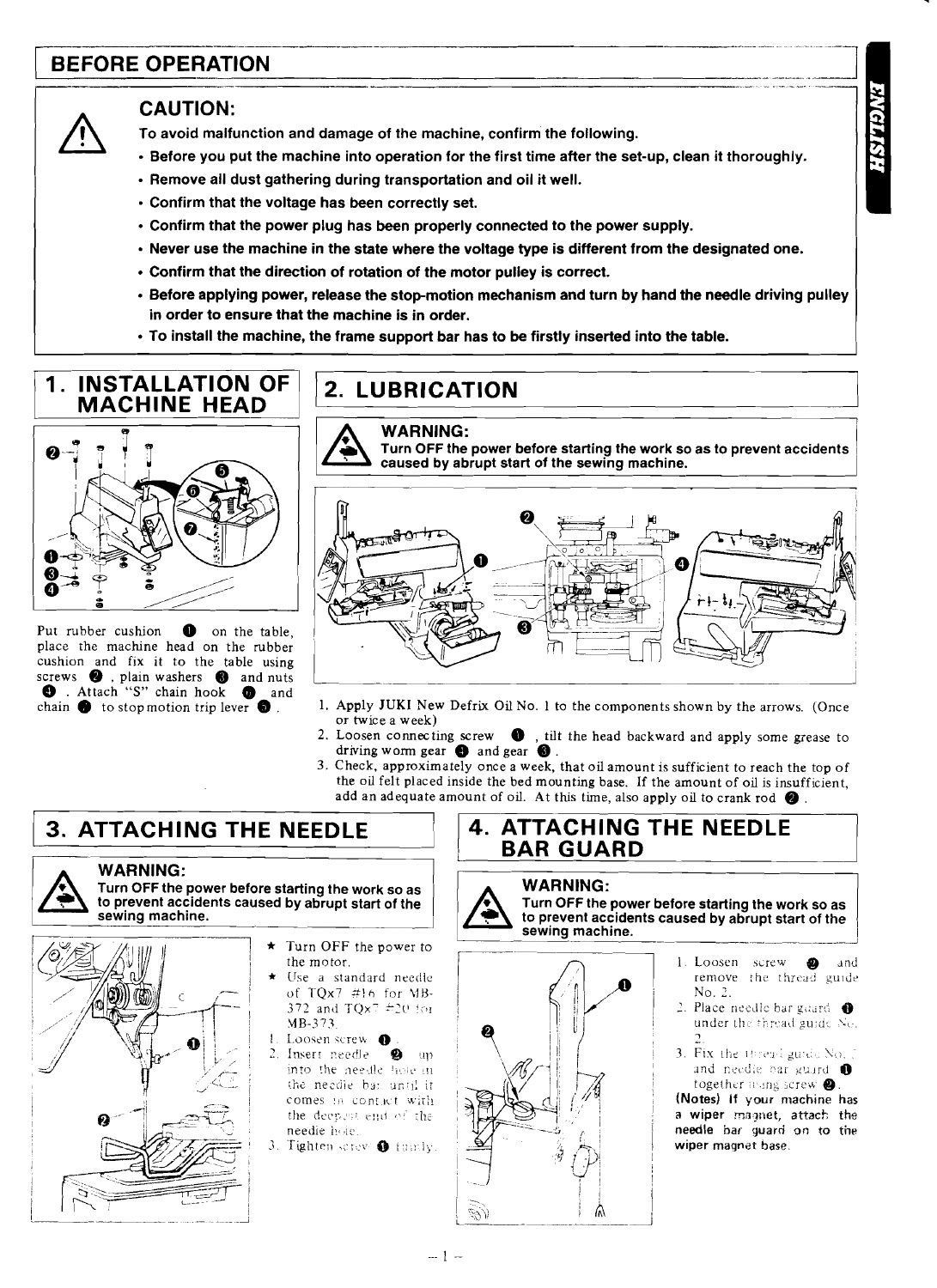#### **5. ATTACHING THE BUTTON TRAY ASSEMBLY**  $\begin{array}{c} \begin{array}{c} \begin{array}{c} \begin{array}{c} \end{array} \end{array} \end{array}$

**WARNING:**<br>
Turn OFF the power before starting the<br>
abrupt start of the sewing machine. abrupt start of the sewing machine.



Insert the posts of button tray **0** in hole on the right of the machine sub-base and tighten each setscrew **Q)** . You may use also the installation hole on the left if the operator wants.

## <sup>1</sup>**7. THREAD TENSION**  / **ADJUSTMENT** <sup>1</sup>



Tension post No. 1  $\bullet$  is used to adjust the thread tension to sew on the button and a relatively low tension will be enough. Tension post No. 2  $\bullet$  is used to adjust the thread tension applied to the root of the button sewing stitches. This tension must be determined according to the type of thread, fabric and thickness of the button and must be higher than that of tension post No. 1 **0** . Turn the tension nuts clockwise to increase or counterclockwise to reduce the thread tension. Turn the adjusting nut clockwise to increase or counterclockwise to reduce the tension.

# **6. THREADING THE MACHINE**

6. THREADING THE MACHINE<br>
WARNING:<br>
Turn OFF the power before starting the work so as to prevent<br>
accidents caused by abrupt start of the sewing machine. Turn OFF the power before starting the work so as to prevent accidents caused by abrupt start of the sewing machine. accidents caused by abrupt start of the sewing machine.



#### 8. ADJUSTMENT OF THE **THREAD PULL-OFF LEVER**

#### **WARNING:**

**Turn OFF the power before starting the work so as to prevent accidents caused by abrupt start of the sewing machine.** 



**0 Adjustment** of the thread pull-off lever  $\bigcirc$ , insert a screw driver through an opening in the machine arm side cover (left), loosen screw

 $\overline{\phantom{a}}$ 

If the end of thread is drawn from arrow hole A In the button after sewing, change the position of nipper bar block (rear) **8** to the left. Move the lever to the right when the thread end comes out from arrow hole B.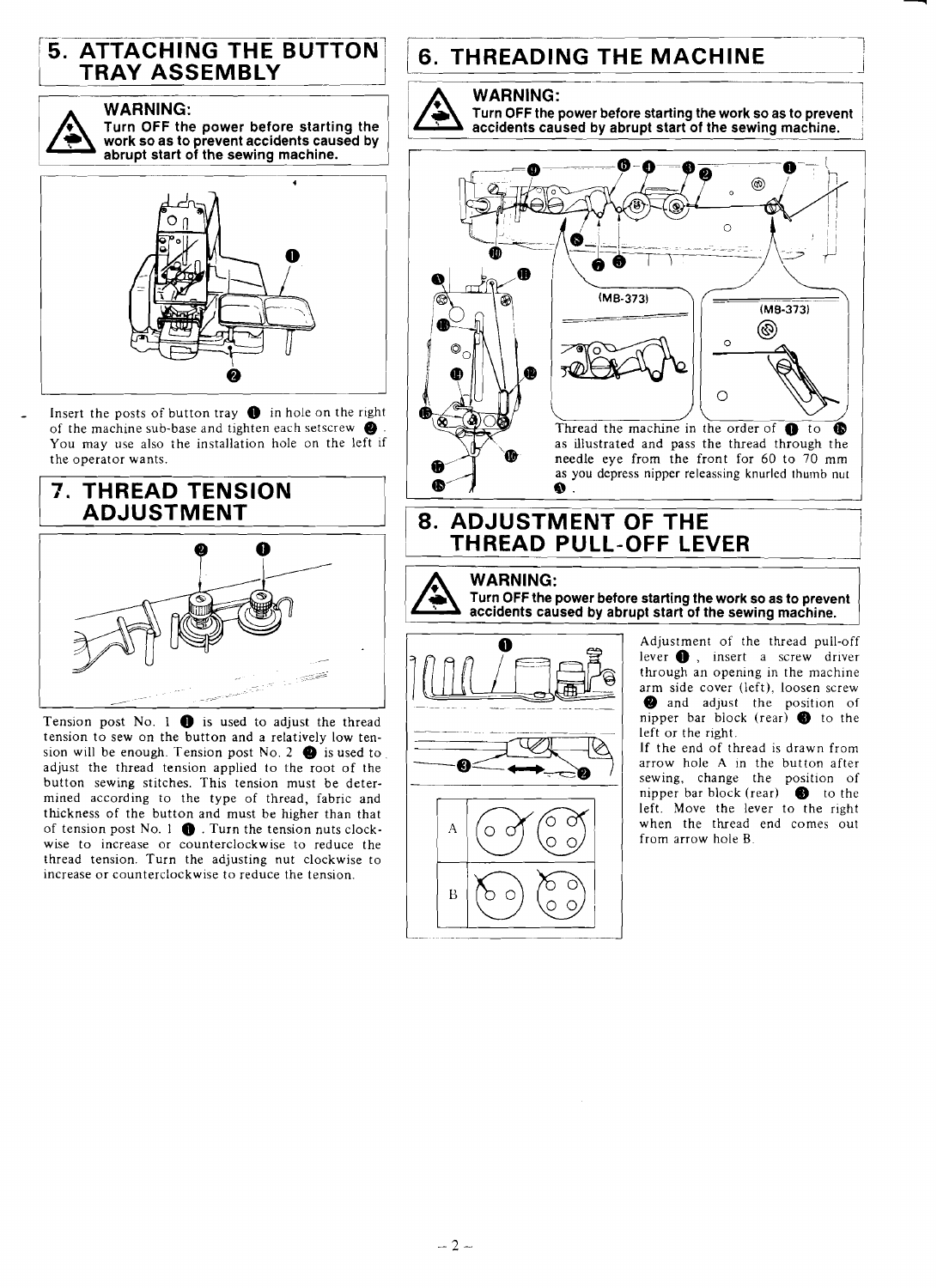# **9. NEEDLE-TO-LOOPER RELATION**



<sup>I</sup>**Turn OFF !he power before starting the work so as to prevent accidents caused by abrupt start of the sewing machine.** <sup>i</sup>



# \* **Adjust the needle-to-looper relation as follows;**

Depress the pedal fully forward, turn the needle driving pulley in the normal sewing direction to bring down the needle bar to the lowest point of its stroke and loosen screw  $\bigoplus$ .

#### **(Adjusting the needle bar height)**

2. Adjust the height of the needle bar using top two lines engraved on the needle bar for the **TQx** 1 needle and using the bottom two lines for the **TQx7** needle. Align the upper line **Q** with the bottom end face of needle bar bushing (lower) **8)** and tighten screw  $\bullet$  in the way that needle clamp screw  $\bullet$  rests in the slot of the needle bar bushing (lower)  $\bullet$ .

#### **(Looper position),**

- 3. Loosen screws  $\bullet$  and turn by hand the needle driving pulley until lower line  $\bullet$  of two lines aligns with the bottom end face of needle bar bushing (lower) **6)** .
- 4. By keeping the machine in this state, align looper blade  $\bigcirc$  with the center of the needle and tighten screws  $\bigcirc$ .
- 5. Loosen screw **8** and provide a 0.05 to 0.1 mm clearance between the looper and the needle. Tighten screw **8** .

### **10. ADJUSTMENT NIPPER**

#### **WARNING:**

**Turn OFF the power before starting the work so as to prevent accidents caused by abrupt start of the sewing machine.** 



Provide a 0.8 to 1.2 mm clearance between nipper  $\bullet$  and nipper Loosen screw  $\bullet$  and provide a 0.05 to 0.1 mm clearance block  $\bullet$  to prevent the nipper from nipping the thread while between the needle guide  $\bullet$  and th stitching. Loosen screw **6** and move nipper bar block **6** to the left needle guide **0** to the left or the right when the needle is in or the right.

#### **11. POSITION OF THE NEEDLE GUIDE**



**Turn OFF the power before starting the work so as to prevent accidents caused by abrupt start of the sewing machine.** 



block **@** to prevent the nipper from nipping the thread while between the needle guide **0** and the needle by moving the stitching. Loosen screw **@** and move nipper bar block **@** to the left of the left or the right when th the lowest position.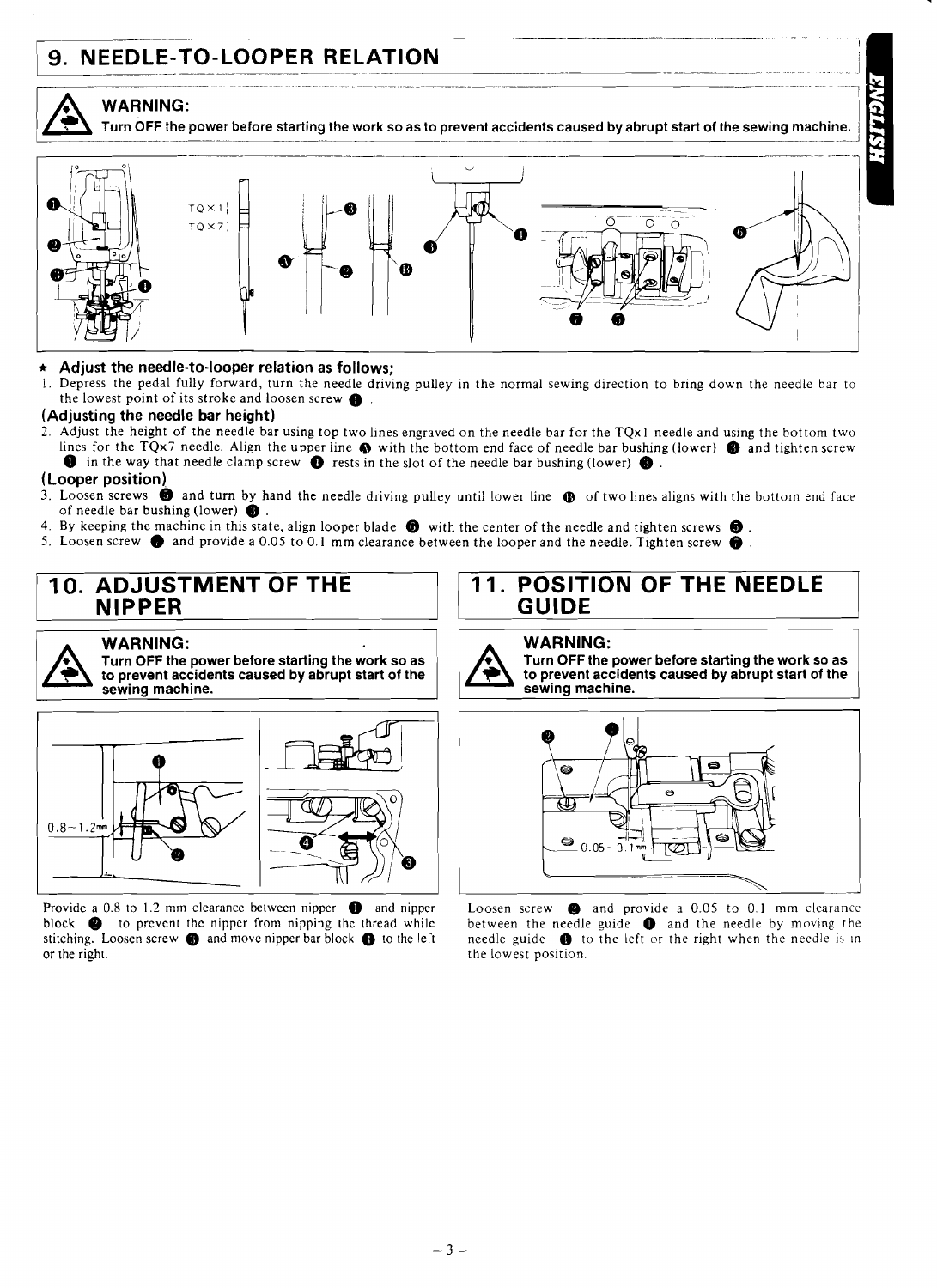

bottom face of button clamp jaw lever **O** and the top face of feed plate **@** is - 12 mrn for **MB-373** and 9 mn? for **MB-373.**  Loosen screw **@** and adjust the height of button clamp lifting hook  $\bigcirc$ .



**Turn OFF the power before starting the WARNING:**  $\sum_{\text{Turn OFF the no}}$ 



The standard work pressing force is obtaincd by providing a **4** to 5 mm clearance between the bottom face of nut  $\bullet$  and the bottom end of the screw of pressure adjusting bar  $\bullet$ .

I

# **THE BUTTON CLAMP STOP LEVER Turn OFF the power before starting the** Furn OFF the power before starting the work so as to prevent accidents caused<br>by abrupt start of the sewing machine. **17 If the setting machine.** <br> **17 If the sewing machine.** By abrupt start of the sewing machine.



Set the machine for stop-motion state, loosen clamp screw  $\bigcirc$ , place a button correctly in the sewing position and adjust button clamp stop lever @ to permit the button properly *to* rest on button clamp jaw levers **Q** . Tighten clamp screw  $\bigcirc$  after determining the distance between the left and right jaw levers **Q** .



#### **WARNING:** I

**Turn OFF the power before starting the work so as to prevent accidents caused by abrupt start of the sewina machine.** 



Turn the needle driving pulley as you draw the thread in the direction of the arrow as illustrated. and you will find a point at which the tension disc on the tension post No. 2 release the thread. At this moment, the standard distance from the top end of the needle bar down to the top end of the needle bar bushing (upper) is 54 to 56 mm. Relation of the needle bar height (above-mentioned distance; 54 to 56 mm) to the timing of thread tension release is adjuslable by turning the tension post No. 2; loosen nut **0** , insert the blade of a screw driver to the top slot of thc tension post No. 2 and turn it in the direction of the arrow to

lower the needle bar, (to reduce the said distance). and vise versa. Your adjustment is required when the following troubles are frequency;

- 1. When the stitch made on the wrong side of the workpiece is too loose; ----Make the needle bar slightly higher.
- 2. When the thread is broken at the time of stop-motion;  $-$  ---- Make the needle bar slightly higher.
- **3. When the thread is broken frequently:** ----Make the needle bar slightly lower.

# Examples the set of the left and right jaw<br>distance between the left and right jaw<br>levers <sup>16</sup><br>**BUTTONS**

#### **WARNING:**

**Turn OFF the power before starting the work so as to prevent accidents caused by abrupt start of the sewing machine. sewing machine.**   $\frac{1}{\pi}$  of the

Measure the distance between two holes in a button and set as<br>he<br>iset equally crosswise and lengthwise feed regulators for 4-hole buttons.



#### \* **Lengthwise feed**

Push down lengthwise feed adjusting lever  $\bullet$  and set it to "0" for 2-hole buttons or a corresponding amount for 4-hole buttons.

#### \* **Crosswise feed**

Crosswise nut **Q** and set pointer **Q** to a corresponding amount indicated by the crosswise feed graduation plate. Tighten firmly nut  $\, \, \circ \,$ 

(Caution) Before operating the machine, ensure that the needle **enters the** center **of** each hole in **the** button.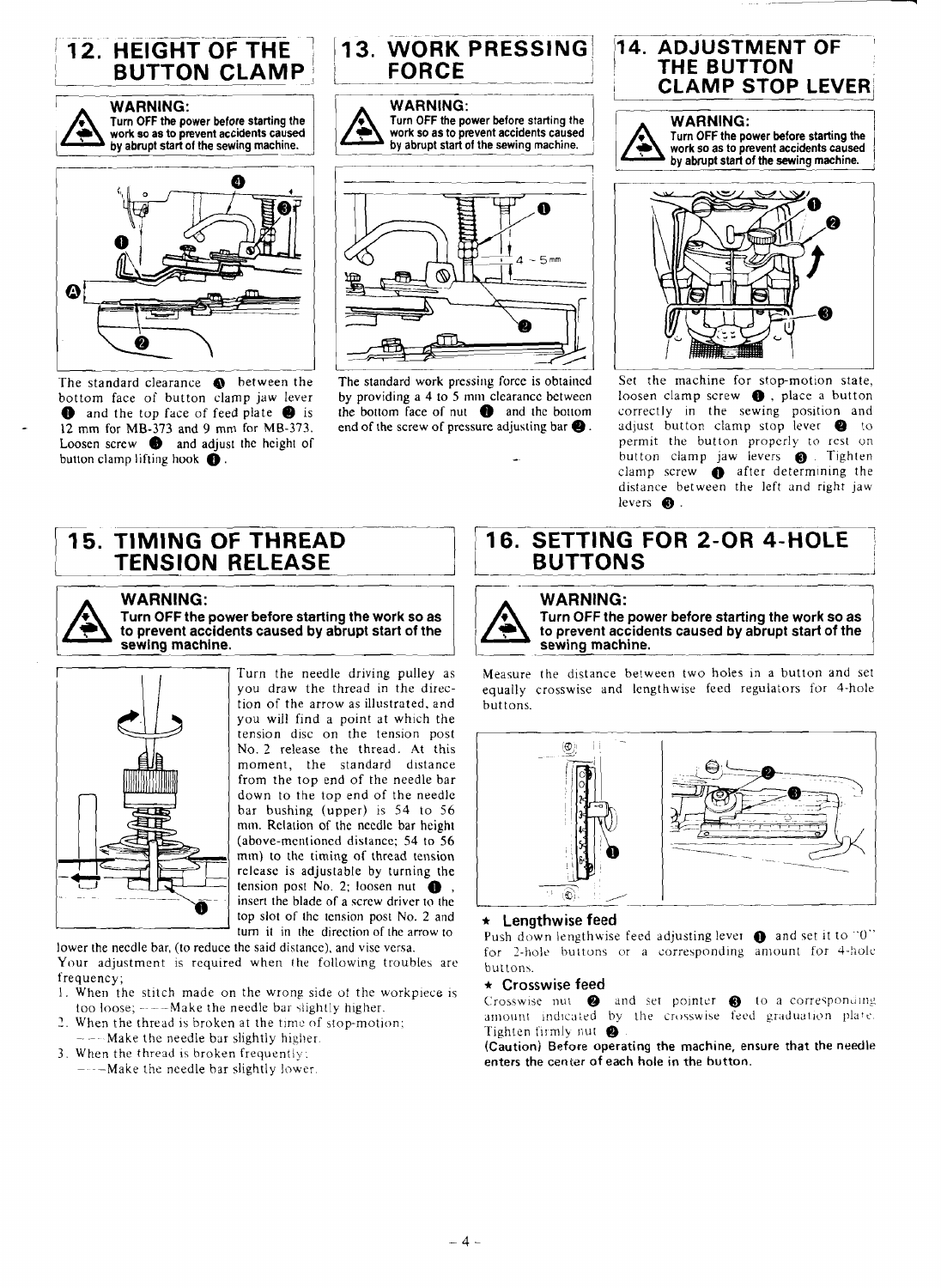# $\frac{1}{17}$  setting a numper of stitches **17. SETTING A NUMBER OF STITCHES** - .. - - . ~ ...~ ~- .~ ~ ~

#### i **WARNING:**

#### Turn OFF the power before starting the work so as to prevent accidents caused by abrupt start of the sewing machine

To change the number of stitches, open the left-hand side cover and change the number of stitches using stitch number adjusting knob  $\bullet$  and stitch number adjusting lever  $\bigcirc$  (optional). The illustration gives the machine with the auxiliary stop device removed. The number of stitches can be changed with ease with the auxiliary stop device attached.





Pull stitch adjusting cam knob **a** and When stitch cam knob **being set for** When the number of stitch is set to 16, move stitch set it as shown in the illustration. "8 stitches" has arrived at the right end as number adjus "8 stitches" has arrived at the right end as illustrated, set knob  $\bullet$  in the illustrated illustrated, set knob  $\bullet$  in the illustrated tion. Now, attach stich number adjusting lever  $\bullet$  cosition nosition



\* **8 stitches (6 stitches)** \* **16 stitches (12 stitches)** \* **32 stitches (24 stitches)**<br>Pull stitch adjusting cam knob **0** and When stitch cam knob **0** being set for When the number of stitch is set to 16, move stitch (optional) in position using screw  $\bigcirc$  (optional).

## **18. AUTOMATIC THREAD TRIMMER (EXCLUSIVE FOR MB-373)**



**WARNING:** 



#### \* Position of the moving knife

When the machine stops in the state of "stop-motion" and its button clamp assembly rests in the highest position, there must be a standard clearance of 12.5 mm bctwecn thread trimming connecting link (front)  $\bigcirc$  and the end face of the slit in throat plate  $\bigcirc$ . This clearance is determined gauge @ which is stored in the accessory box: tilt the head backwards, remove the bed oil shield, loosen two nuts **0** and adjust the clearance by moving connecting screw @ in the axial direction. When you tighten two nuts **0** , ensure that joint @ stays in the horizontal position.



**Clearance between the button clamp lifting lever Figure 20 and <b>Clearance between** the button clamp lifting lever Put moving knife push-back spring @, step-motion rubber with a

**Provide a 0.5 min clearance between button clamp lifting lever.**  $\bigcirc$  **and adjusting screw**  $\bigcirc$  **and then tighten nut**  $\bigcirc$ **.** 



\* **Height of the moving knife thread separation nail** 

There must be a  $0.5$  to  $0.7$  mm clearance between looper blade point **@** and thread separation nail **0**. If nail **0** does not provide the necessary clearance, bend the nail slightly and adjust the clearance.



**and the adjusting screw . I I I III III III Canno** if  $f$  **. I o n E** and stop-motion rubber cushion washer  $\bullet$ , in this ender to obvide a 0.5 mm clearance between button clamp lifting lever  $\bullet$  mechanism has engaged completely, fix the L-shaped lifting rod hy tightening screw  $\bigcirc$  in the way that the end face of the stop-motion  $\frac{1}{\sqrt{2}}$  5  $\frac{1}{\sqrt{2}}$  rubber cushion washer comes into close contact with the jaw of the machine arm.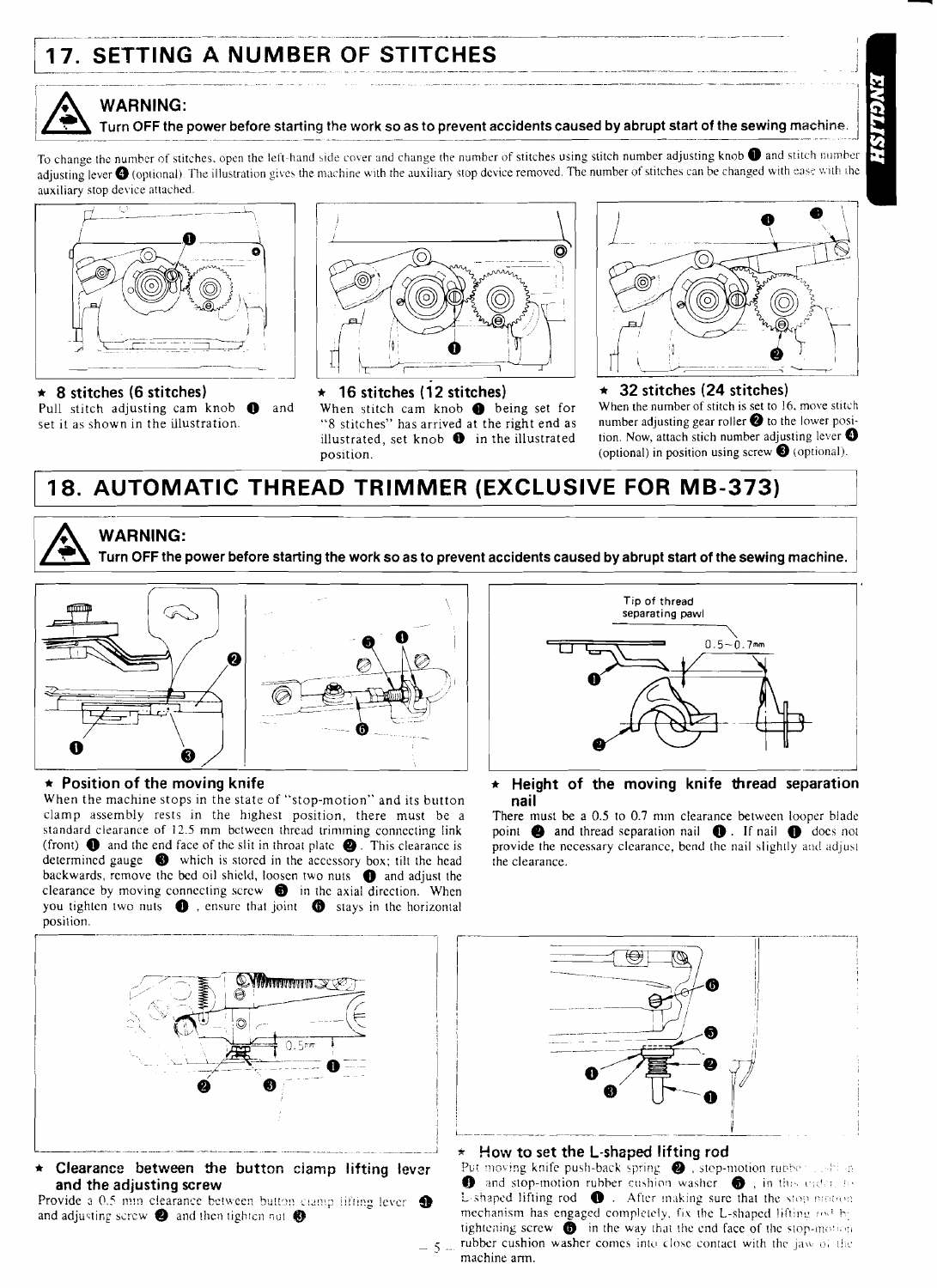# **19. SUBCLASS MODELS**

| MB-372<br>MB-373     | MB-372-4<br>MB-373-4   | MB-372-5<br>MB-373-5                 | $MB-372-10$<br>MB-373-10         | MB-372-11<br>MB-373-11 |
|----------------------|------------------------|--------------------------------------|----------------------------------|------------------------|
| 8, 16, 32 stitches   | 6, 12, 24 stitches     | 6, 12, 24 stitches                   | 8, 16, 32 stitches               | 8, 16, 32 stitches     |
|                      |                        |                                      |                                  |                        |
| MB-372-6<br>MB-373-6 | MB-372-12<br>MB-373-12 | MB-372-16/Z010-B<br>MB-373-16/Z040-B | MB-372-15/Z016<br>MB-373-15/Z046 | MB-372-14<br>MB-373-14 |
| 6, 12, 24 stitches   | 8, 16, 32 stitches     | 8, 16, 32 stitches                   | 16, 32 stitches                  | 8, 16, 32 stitches     |
| مخط                  | ooppo<br>999           |                                      |                                  |                        |

# **20. ATTACHMENTS**

| Use                 | Flat buttons                                                 |                                                                | Shank buttons                                                                                           |                                                                                                                                 |                                 |  |
|---------------------|--------------------------------------------------------------|----------------------------------------------------------------|---------------------------------------------------------------------------------------------------------|---------------------------------------------------------------------------------------------------------------------------------|---------------------------------|--|
|                     | Large-size                                                   | Medium-size                                                    | General                                                                                                 | Luis type                                                                                                                       | Snaps                           |  |
| MB-372              | Z001                                                         | Z002                                                           | Z003                                                                                                    | Z010                                                                                                                            | Z <sub>007</sub>                |  |
| MB-373              | Z031                                                         | Z032                                                           | Z033                                                                                                    | Z040                                                                                                                            | Z037                            |  |
| Schmatic<br>drawing |                                                              |                                                                |                                                                                                         |                                                                                                                                 |                                 |  |
| Remarks             | <b>Button size:</b><br>$A:3 \sim 6.5$ mm<br>$B:\phi$ 20~28mm | <b>Button size:</b><br>$A:3 \sim 5$ mm<br>$B:\phi12\sim 20$ mm | Button diameter:<br>Less than 16mm<br>Shank size:<br>Thickness: $6 \sim 5$ mm<br>Width: $3 \sim 2.5$ mm | <b>Button size:</b><br>Same as Z003<br>(Z033), but possible<br>to sew buttons hav-<br>ing some variations<br>of shank in shape. | Snap size:<br>A:8mm             |  |
|                     | Wrapped-around buttons                                       |                                                                | Metal buttons                                                                                           |                                                                                                                                 |                                 |  |
| Use                 | First process                                                | Second process                                                 | General                                                                                                 | Stay button                                                                                                                     | Labels                          |  |
| MB-372              | Z004                                                         | Z005                                                           | Z008                                                                                                    | Z009                                                                                                                            | Z014                            |  |
| MB-373              | Z004                                                         | Z035                                                           | Z038                                                                                                    | Z039                                                                                                                            | Z044                            |  |
| Schmatic<br>drawing |                                                              |                                                                |                                                                                                         |                                                                                                                                 |                                 |  |
| Remarks             | Thread shank height:<br>A:5.5mm                              |                                                                |                                                                                                         | Common to Z004                                                                                                                  | Stitch width:<br>$3\neg 6.5$ mm |  |



#### **WARNING:**



Turn OFF the power before starting the work so as to<br>prevent accidents caused by abrupt start of the sewing machine.

In order to install the attachment on the machine, you may have to remove the button clamp mechanism  $\bullet$  or feed plate  $\bullet$ . Dislocate a snap ring from button clamp installing students.  $\bullet$ , and you will be able to remove<br>button clamp mechanism assembly  $\bullet$ . Loosen setscrews  $\bullet$ , and you can remove feed plate <sup>@</sup>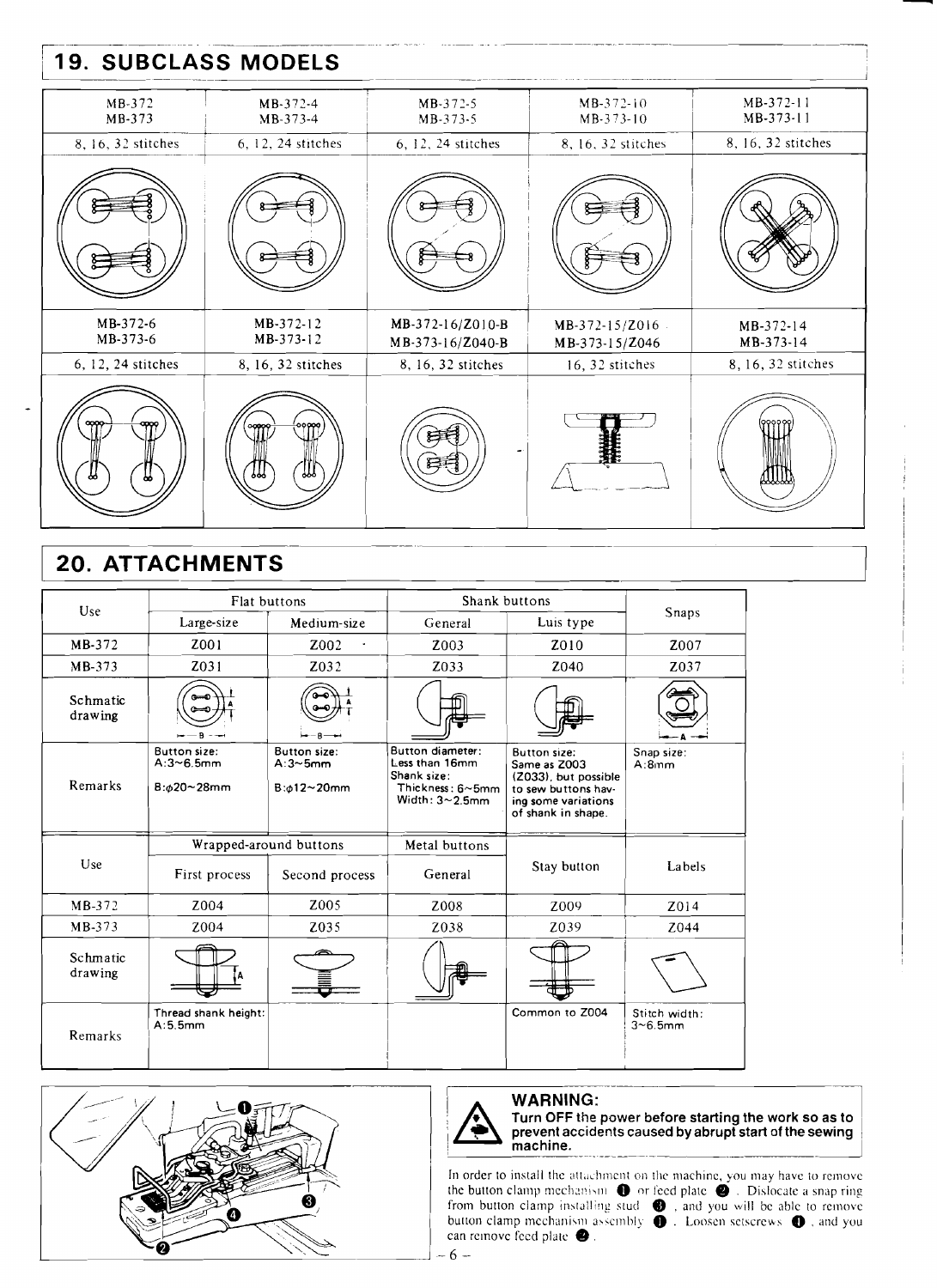#### \* Attachment for shank buttons (Pearl buttons) (Z003, Z010, Z033, Z040)



#### **WARNING:**



#### (INSTALLATION)

Remove both the button clamp mechanism assembly and the feed plate from the machine and install attachment  $\bullet$  in place. Loosen screws  $\bigcirc$  and adjust button clamp bracket  $\bigcirc$  to permit the needle to come down in the middle of the needle slot in shank button adaptor  $\bullet$ . Attach button clamp feed plate  $\bullet$  using screws  $\bullet$  in the way that it permits the needle to come down in the middle of the needle slot in feed plate  $\bigcirc$ . Insert the top end of button clamp stud  $\bullet$  into an opening in the jaw of the machine arm and fasten it by screw  $\bullet$ .

(When attaching Z010 or Z040, you must change also button clamp pressure adjusting bar  $\bigoplus$  and button clamp stopper pin at the same time.) А.

#### (ADJUSTMENT AND OPERATION)

- Loosen screw  $\bigoplus$ , let feed plate 6 recedes 0.5 to 1.0 mm from the left end of button clamp jaw lever  $\bigoplus$  and retighten screw  $\mathbf{1}$ ❸.
- Set a button in place, loosen screws  $\bullet\bullet$  and  $\bullet\bullet$  and align shank button holding clamp  $\bullet\bullet$  with the center of the button. 3. Shank button holding clamp  $\bullet\hspace{-.15cm}\bullet\hspace{-.15cm}$  must give proper pressure to the button so that the button stays steadily in position while being sewn. Loosen a setscrew in thrust collar  $\bullet$  and rotate the thrust collar until shank button holding clamp  $\bullet$  provides proper pressure.
- $\overline{4}$ You may fix button clamp block  $\bullet$  in a convenient position for operation.
	- 1. When you fix the thrust collar, ensure that button clamp rotating shaft  $\bullet$  does not play axially in its bracket. (Caution) 2. Adjust lifting hook  $\circled{m}$  and stopper pin  $\circled{m}$  so that L-shaped lifting rod roller  $\circled{m}$  does not come in contact with button clamp bracket  $\bigoplus$ .
- Attachment for the first process of wrapped-around buttons (Z004)



# **WARNING:**

#### Turn OFF the power before starting the work so as to prevent accidents caused by abrupt start of the sewing machine.

#### (INSTALLATION)

Attach wrapped-around button foot  $\bullet$  to the ordinary button clamp jaw levers using screw **2** and guide pin screw  $\bullet$ . Align foot  $\bullet$  with the jaw levers so that they permit a button to rest in the middle.

(ADJUSTMENT AND OPERATION)

Adjustment and operation is almost same as those for the flat buttons, but you must adjust the thread pull-off lever to provide more amount of thread in order to make the thread loose below the button for thread shank formation. (See 8. Adjustment of the thread pull-off lever).

#### \* Attachment for the second process of wrapped-around buttons (Z005, Z035)



#### **WARNING:**



Turn OFF the power before starting the work so as to prevent accidents caused by abrupt start of the sewing machine.

#### (INSTALLATION)

Remove the button clamp mechanism assembly, button clamp pressure adjusting bar and feed plate from the machine and install attachment for the second process of wrapped-around buttons  $\bigcirc$ . When you install a Z035 attachment, you must remove also the L-shaped lifting rod. Insert moving knife push-back spring <sup>8</sup>, washer  $\bullet$ , cushion  $\bullet$  and washer  $\bullet$  in spring guide shaft  $\bullet$  in this order. Make certain that the stop-motion mechanism has completely engaged, and install the attachment assembly in place in the way that cushion  $\bullet$ comes into close contact with the surface of the machine arm without play. Then, replace lengthwise feed graduated plate  $\bigcirc$ .

(ADJUSTMENT AND OPERATION)

- 1. Loosen screw  $\bullet$  and adjust the thread shank length by moving guide (large)  $\bullet$  and guide (small)  $\bullet$  in line with the point of needle entry.
- 2. Set a button (tilt it slightly for easy insertion) and pass the thread as the arrow shows.
- Set the lengthwise feed "0" When you sew 16 stitches with Z035, set it "1.5mm" instead of  $0$ ...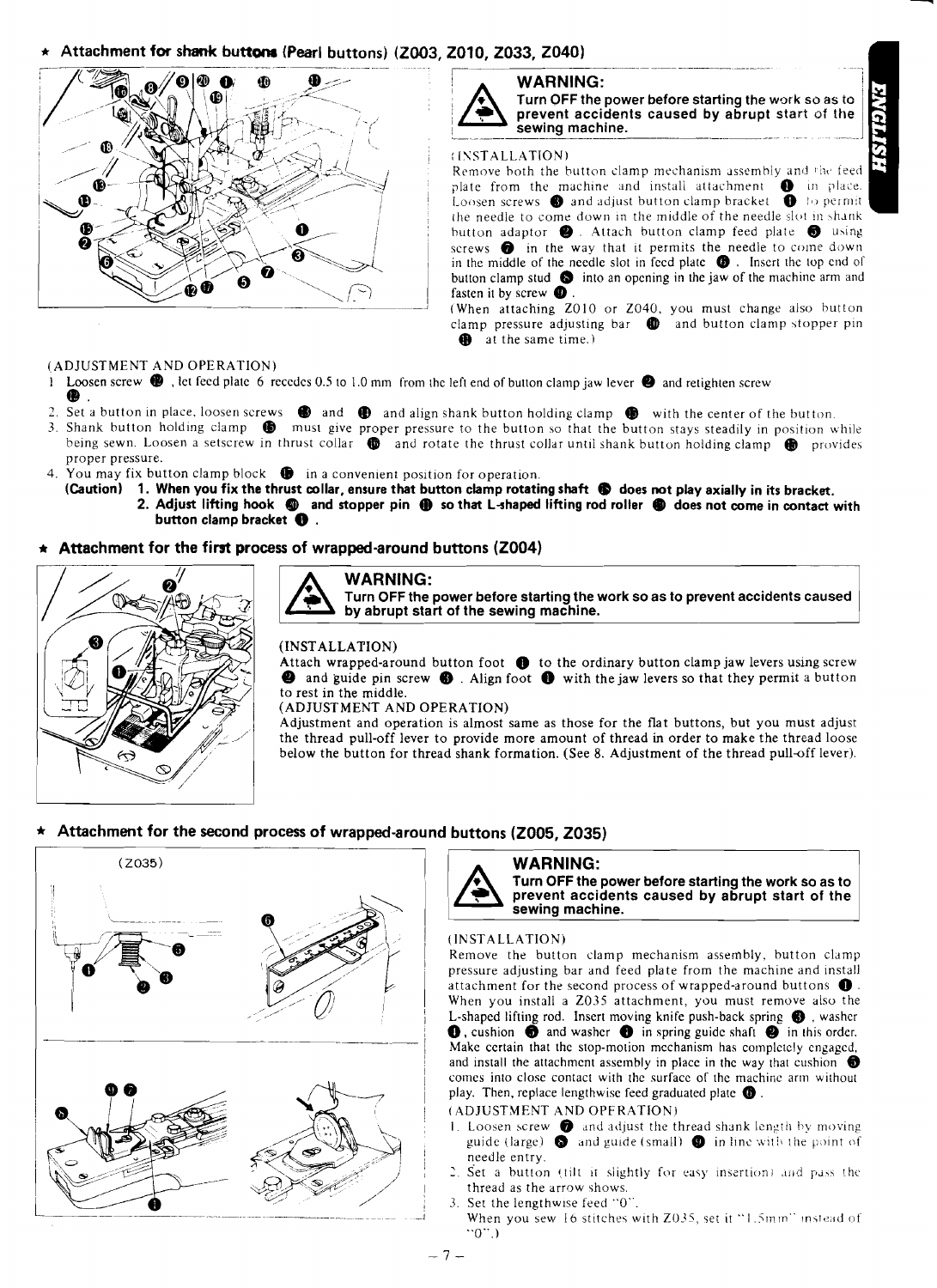





# WARNING:<br>Turn OFF the power before starting the work so as to Figure 1 accidents caused by abrupt start of the sewing machine.

#### **<sup>I</sup>**INS1 .ALL?-\I ION!

#### (INSTALLATION)

- **1.** Loosen screw @ , let feed plate @ recedes 1.0 to 1.5 mm from the left end of button clamp jaw lever **@** and retighten screw **@**
- 2. Set a button in place, loosen screws **Q)** and @ and align metal button holding clamp @ with the center of the button.
- 3. Metal button holding clamp  $\bullet$  must give proper pressure to the button so that the button stays steadily in position while being sewn. Loosen a setscrew in thrust collar  $\bigcirc$  and rotate the thrust collar until metal button holding clamp  $\bigcirc$  provides proper pressure.
- 4. You may fix button clamp block @ in a convenient position for operation.
	- **(Caution) 1. When you fix the thrust collar, ensure that button clamp rotating shaft** @ **does not play axially in its bracket. 2. Adjust lifting hook** @ **and stopper pin** @ **so that L-shaped lifting rod roller** (B **does not come in contact with button clamp bracket 0.**

# / **21. SPECIFICATIONS**

| $\mathcal{H}(\mathbb{Z})$                                                                                                                                                                                                                                                                                                                                                                                                                                                                                                                                                      | <b>WARNING:</b><br>Turn OFF the power before starting the work so as to<br>prevent accidents caused by abrupt start of the<br>sewing machine<br>sewing machine.<br>$\omega$ is spectra constructions and the transformation of the $\omega$<br>(INSTALLATION)                                                                                                                                                                                                                                                  |  |  |  |  |
|--------------------------------------------------------------------------------------------------------------------------------------------------------------------------------------------------------------------------------------------------------------------------------------------------------------------------------------------------------------------------------------------------------------------------------------------------------------------------------------------------------------------------------------------------------------------------------|----------------------------------------------------------------------------------------------------------------------------------------------------------------------------------------------------------------------------------------------------------------------------------------------------------------------------------------------------------------------------------------------------------------------------------------------------------------------------------------------------------------|--|--|--|--|
| ★ Attachment for snaps (Z007, Z037)<br>$\sqrt{2\pi}$<br>$\tilde{\phantom{a}}$<br>$\sim$ $\approx$<br>V                                                                                                                                                                                                                                                                                                                                                                                                                                                                         | Remove the button clamp mechanism assembly and the feed plate.<br>Remove the button clamp mechanism assembly and the teed plate.<br>Set both the crosswise feed and lengthwise feed graduated plate to<br>"4 mm". Install snap clamp feed plate $\bullet$ in the way that the<br>needle drops evenly at four                                                                                                                                                                                                   |  |  |  |  |
| * Attachment for metal buttons (Z008, Z038)<br>$\mathcal{O}(\mathbf{0}, \mathbf{0})$                                                                                                                                                                                                                                                                                                                                                                                                                                                                                           | _______<br>WARNING:<br>Turn OFF the power before starting the work so as to<br>prevent accidents caused by abrupt start of the<br>sewing machine.<br>(INSTALLATION)                                                                                                                                                                                                                                                                                                                                            |  |  |  |  |
|                                                                                                                                                                                                                                                                                                                                                                                                                                                                                                                                                                                | (INSTALLATION)<br>Remove both the button clamp mechanism assembly and the feed<br>plate from the machine and install attachment<br>Loosen screws<br><b>O</b> and adjust button clamp bracket<br><b>O</b> to permit<br>the needle to come down in th                                                                                                                                                                                                                                                            |  |  |  |  |
|                                                                                                                                                                                                                                                                                                                                                                                                                                                                                                                                                                                | 1. Loosen screw $\bullet$ , let feed plate $\bullet$ recedes 1.0 to 1.5 mm from the left end of button clamp jaw lever $\bullet$ and retighten screw $\bullet$ .<br>2. Set a button in place, loosen screws $\bullet$ and $\bullet$ and align metal button holdi<br>3. Metal button holding clamp $\bullet$ must give proper pressure to the button so that the button stays steadily in position while<br>being sewn. Loosen a setscrew in thrust collar $\bullet$ and rotate the thrust collar until metal b |  |  |  |  |
| 21. SPECIFICATIONS<br>$MB-372$                                                                                                                                                                                                                                                                                                                                                                                                                                                                                                                                                 | $\overline{MB-373}$<br>________<br>$\overline{\text{Max. 1,500 s.p.m.}}$                                                                                                                                                                                                                                                                                                                                                                                                                                       |  |  |  |  |
| Sewing speed<br>Number of stitches<br>Amount of feed<br>Button size<br>Necdle<br>$TQ \times 7$ , $TQ \times 1$ , $#16$ ( $#18$ , $#20$ )<br>Lubricating oil<br>Noise                                                                                                                                                                                                                                                                                                                                                                                                           | 8,16 and 32 stitches (6, 12 and 24 by changing the cam)<br>Crosswise feed: $2.5 \approx 6.5$ mm, Lengthwise feed: $0 \approx 6.5$ mm<br>TQ x 7, TQ x 1, #20 (\$#18)<br>JUKI New Defrix Oil No. 1                                                                                                                                                                                                                                                                                                               |  |  |  |  |
| 22. MOTOR PULLEY AND BELT                                                                                                                                                                                                                                                                                                                                                                                                                                                                                                                                                      | Workplace-related noise at sewing speed<br>$n = 1,500 \text{ min}^{-1}$ : LPA $\leq 84$ dB (A)<br>Noise measurement according to DIN 45635-48-A-1.                                                                                                                                                                                                                                                                                                                                                             |  |  |  |  |
| (1) For this machine a single-phase or 3-phase 200 watts $(1/4 \text{ H})$ induction motor is used.<br>(2) A round leather belt $(\phi^7 \times 650 \text{ mm})$ is used.<br>(3) The sewing speed depends on the diameter of the motor pulley as listed<br>$S \overset{\sim}{\text{Swing speed}}$<br>1,500 s.p.m.<br>Frequency<br>$50$ Hz<br>1.250<br>---- <del>-----</del> ---<br>$\gamma$ , the mass constraints of the second constraints $\gamma$<br>60Hz<br>$\epsilon$ ) communicates we come measure the components of $\epsilon=0$ and $\epsilon$<br>$\overline{1}$ 300 | Motor pulley outer diameter<br>Motor pulley Part No.<br><b>Contract Contract</b><br>B7102372000<br>B7102372000<br>$\sqrt{B7103372000}$<br>a social consequence in the second community of<br><b>★</b> The effective diameter of motor pulley is obtained by subtracting 1 mm from its outer diameter.<br>★ The motor must revolve in the counterclockwise direction when viewed from the motor pulley side. Take care not or ict                                                                               |  |  |  |  |

# **122. MOTOR PULLEY AND BELT**

- (1) For this machine a single-phase or 3-phase 200 watts  $(1/4 H)$  induction motor is used.
- (2) A round leather belt  $(\phi^7 \times 650 \text{ mm})$  is used.
- (3) The sewing speed depends on the diameter of the motor pulley as listed below;

| Frequency | Sewing speed  | Motor pulley Part No. | Motor pulley outer diameter |
|-----------|---------------|-----------------------|-----------------------------|
|           | $.500$ s.p.m. | B7101372000           | וחום 1                      |
| 50Hz      | -250.         | B7102372000           |                             |
| 60Hz      | .500          | B7102372000           |                             |
|           | 300           | B7103372000           | .                           |